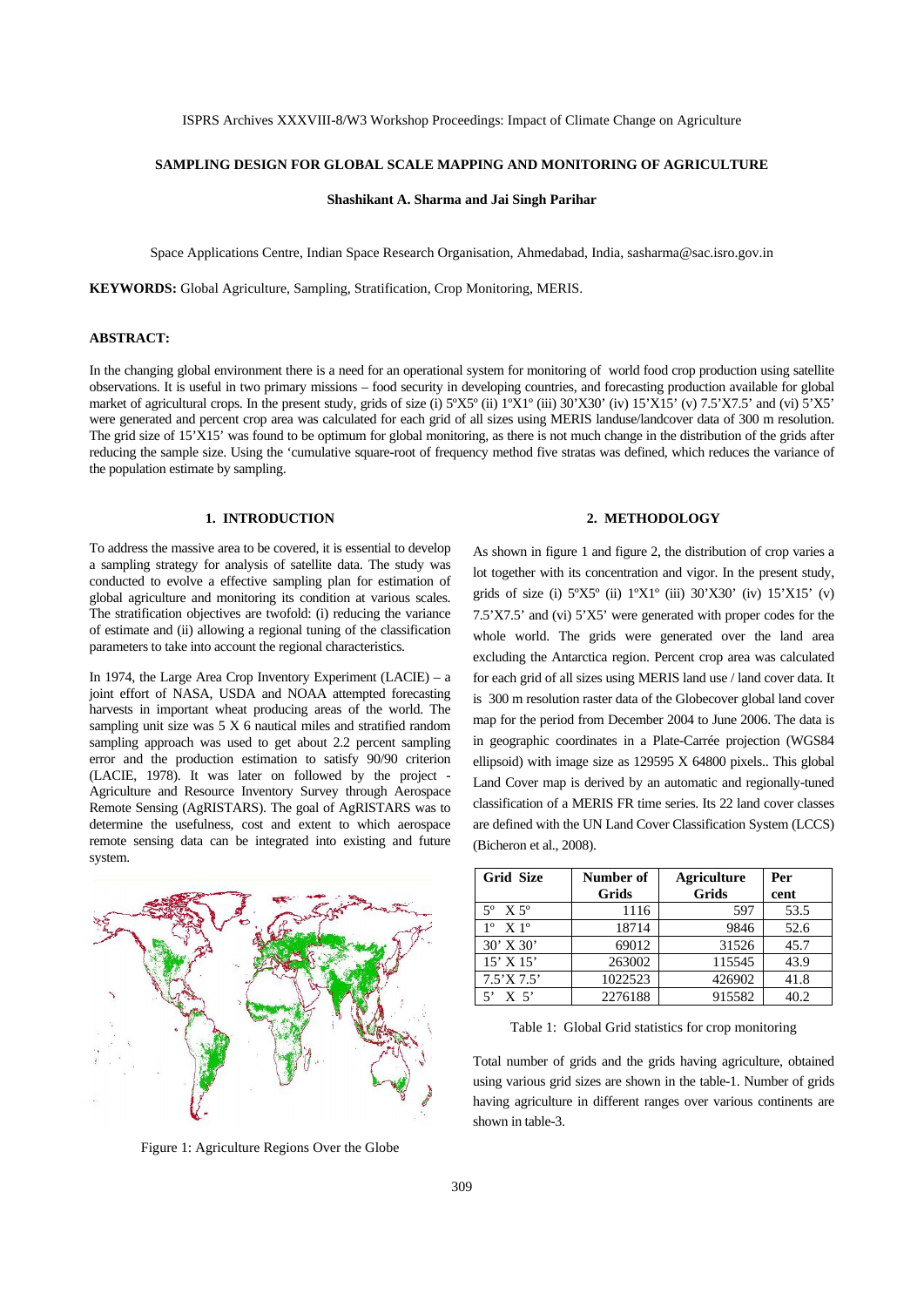ISPRS Archives XXXVIII-8/W3 Workshop Proceedings: Impact of Climate Change on Agriculture



Figure 2. Grids of size 15'X15' for (a) Africa Continent and (b) Ethiopia Country Shown in Five Equal Ranges of Percent Crop Cover

## **3. RESULTS AND DISCUSSION**

There is wide range of variability in agriculture area over the whole world..Table-2 shows the distribution of grids with respect to percent agriculture in each grid. More than 50 percent of grids are non-agriculture grids. Distribution of the grids in intervals of 5 percents shows a skew distribution of the agriculture grids.

|                            | 30'X30                         | 15'X15 | 7.5'X7.5 | 5'X5 |  |  |
|----------------------------|--------------------------------|--------|----------|------|--|--|
|                            |                                |        |          |      |  |  |
| Range of $\text{crop}(\%)$ | Percent of grids in each range |        |          |      |  |  |
| 0                          | 54.32                          | 61.41  | 64.4     | 59.8 |  |  |
| $0 - 5$                    | 10.38                          | 8.17   | 7.0      | 7.5  |  |  |
| $5 - 10$                   | 4.60                           | 3.63   | 3.2      | 3.5  |  |  |
| $10 - 15$                  | 3.40                           | 2.76   | 2.4      | 2.6  |  |  |
| 15-20                      | 2.96                           | 2.28   | 2.0      | 2.2  |  |  |
| 20-25                      | 2.53                           | 2.04   | 1.8      | 1.9  |  |  |
| $25 - 30$                  | 2.30                           | 1.84   | 1.6      | 1.7  |  |  |
| $30 - 35$                  | 2.05                           | 1.59   | 1.4      | 1.6  |  |  |
| $35 - 40$                  | 1.79                           | 1.51   | 1.3      | 1.5  |  |  |
| 40-45                      | 1.64                           | 1.41   | 1.3      | 1.4  |  |  |
| $45 - 50$                  | 1.57                           | 1.32   | 1.2      | 1.3  |  |  |
| 50-55                      | 1.38                           | 1.23   | 1.1      | 1.3  |  |  |
| 55-60                      | 1.33                           | 1.15   | 1.1      | 1.2  |  |  |
| $60 - 65$                  | 1.21                           | 1.13   | 1.0      | 1.2  |  |  |
| 65-70                      | 1.25                           | 1.07   | 1.0      | 1.2  |  |  |
| 70-75                      | 1.23                           | 1.08   | 1.0      | 1.2  |  |  |
| 75-80                      | 1.23                           | 1.08   | 1.1      | 1.2  |  |  |
| 80-85                      | 1.21                           | 1.12   | 1.1      | 1.3  |  |  |
| 85-90                      | 1.15                           | 1.18   | 1.2      | 1.4  |  |  |
| 90-95                      | 1.25                           | 1.35   | 1.4      | 1.7  |  |  |
| 95-100                     | 1.23                           | 1.66   | 2.3      | 3.3  |  |  |

Table 2 : Comparative Statistics of Crop Proportion in Different Sizes of Grids

Table 2 and 3 shows that the grid size of 15'X15' was found to be optimum for global monitoring. There is not much change in the distribution of the grids after reducing the size from15'X15'. The distribution of grids in different continents is seen in table-3. Due to large variability in the crop proportion in grids, simple random sampling gives high variance in the estimation. The average of all grids is 35.8 with a standard deviation and coeff. of variation (CV) as 31.3 and 87.5 % respectively. Stratified random sampling approach was used for dividing the population into different stratas. Based on clustering algorithm, the total number of 15'X15' girds was divided in to six stratas including non- agriculture grids. The stratas were defined based on percent agriculture in each grid as shown in table-4. They were (i) A : 70-100 % (ii) B : 40-70 % (iii) C : 20-40 % (iv) D : 5-20 % (v) E : 0-5 % (vi) X : 0 % (Nonagriculture). The global data in 15'X15' grids stratified into six stratas is shown in figure 3.



Using the 'cumulative square-root of frequency' method developed by Dalenius & Hodges(1959) the stratas were defined as shown in table-5. They are (i) A : 75-100 % (ii) B : 50-75 % (iii) C : 30-50 % (iv) D : 10-30 % (v) E : 0-10 % (vi) X : 0 % (Non-agriculture). There is a reduction in CVs of all stratas except E type.

As shown in figure-4, weekly NDVI composites from MODIS data over the crop growth period was generated for monitoring crop condition at all grid levels. Any anomaly in NDVI may be scrutinized further at lower grid level and crop condition can be assessed. This will help in drought monitoring and crop condition assessment on the global scale.



Figure 4. (a) 1ºX1º and (b) 15'X15' Grids of Ethiopia Showing NDVI for the Week July 27-Aug 4, 2008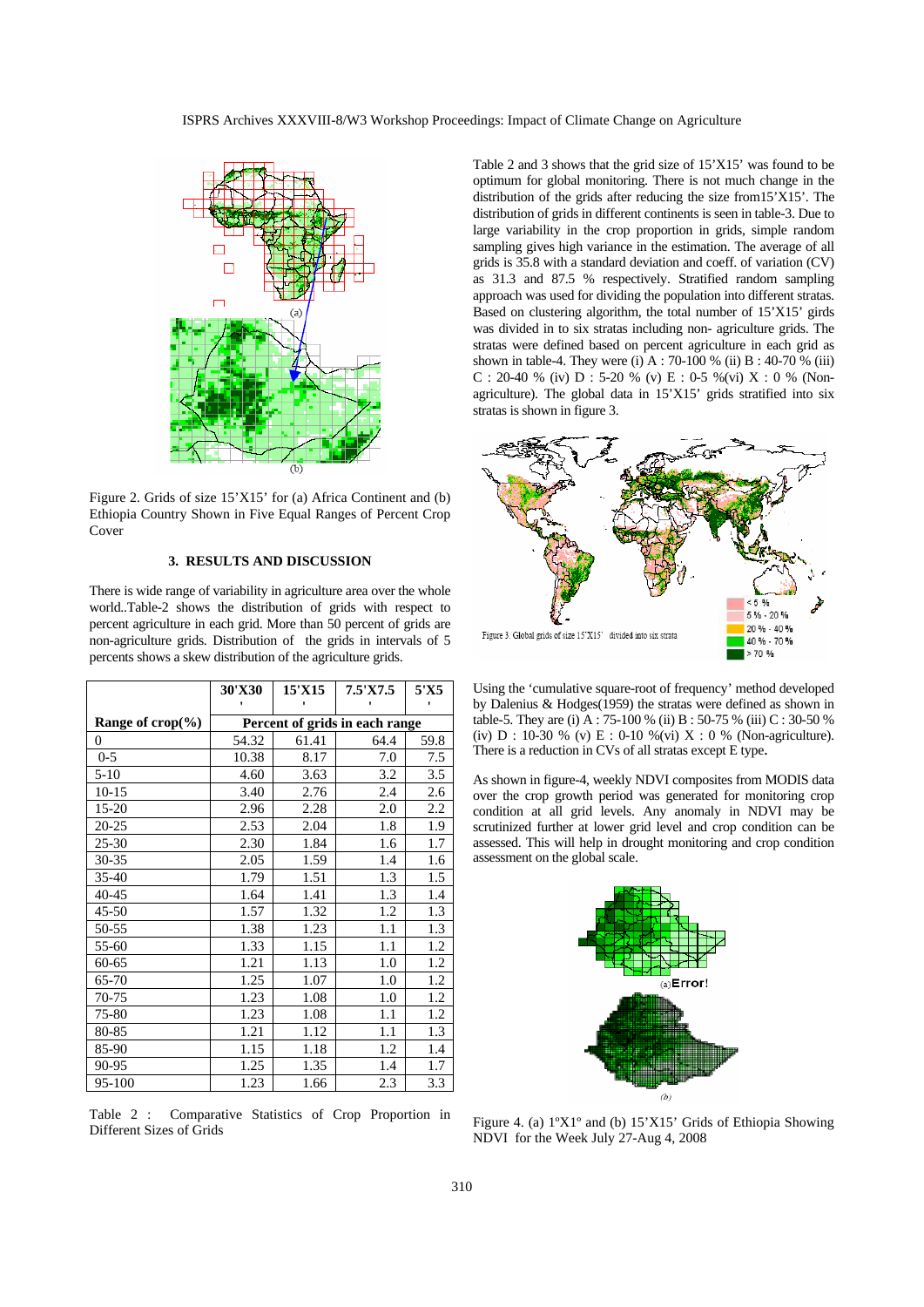#### **CONCLUSION**

The study shows an effective sampling plan for estimation of global agriculture and monitoring its condition at various scales. The grid size of 15'X15' was found to be optimum for global monitoring. There is not much change in the distribution of the grids after reducing the size from 15'X15'. Using the 'cumulative

square-root of frequency method five stratas was defined. This reduces the variance of the population estimate by sampling. Weekly NDVI composites from MODIS data can be effectively used for monitoring crop condition at all grid levels. This will help in drought monitoring and crop condition assessment on the global scale.

| grids and reducing the size from 19 $XY$ . Using the cumulative<br>$5^{\circ}$ X $5^{\circ}$ |                          |              |             |             |             |             |
|----------------------------------------------------------------------------------------------|--------------------------|--------------|-------------|-------------|-------------|-------------|
|                                                                                              | $\Omega$                 | $0 - 20$     | 20-40       | $40 - 60$   | 60-80       | 80-100      |
| Asia                                                                                         | 39.3                     | 37.8         | 9.9         | 7.1         | 4.0         | 1.9         |
| Africa                                                                                       | 24.8                     | 56.1         | 14.0        | 5.1         | 0.0         | $0.0\,$     |
| Australia                                                                                    | 45.8                     | 43.8         | 4.2         | 6.3         | 0.0         | $0.0\,$     |
| N America                                                                                    | 67.8                     | 26.0         | 5.4         | 0.8         | 0.0         | $0.0\,$     |
| S America                                                                                    | 16.2                     | 58.1         | 14.3        | 6.7         | 4.8         | 0.0         |
| Europe                                                                                       | 53.8                     | 18.5         | 11.8        | 7.6         | 8.4         | $0.0\,$     |
| Oceania                                                                                      | 70.8                     | 29.2         | 0.0         | 0.0         | 0.0         | 0.0         |
| World                                                                                        | 46.5                     | 36.9         | 8.9         | 4.7         | 2.5         | 0.5         |
| $1^{\circ}$ X $1^{\circ}$                                                                    | 0.0                      | $0 - 20$     | 20-40       | $40 - 60$   | 60-80       | 80-100      |
| Asia                                                                                         | 16.7                     | 39.4         | 14.0        | 10.5        | 9.2         | 10.1        |
| Africa                                                                                       | 17.7                     | 51.4         | 15.5        | 8.8         | 4.1         | 2.6         |
| Australia                                                                                    | 35.9                     | 40.4         | 7.4         | 6.5         | 5.4         | 4.5         |
| N America                                                                                    | 13.6                     | 60.9         | 15.9        | 7.3         | 2.2         | 0.1         |
|                                                                                              | 7.6                      | 57.6         | 12.2        | 9.8         | 8.2         | 4.7         |
| S America                                                                                    |                          |              |             |             |             |             |
| Europe                                                                                       | 9.2                      | 29.9         | 21.4        | 18.1        | 12.9        | 8.5         |
| Oceania                                                                                      | 10.4                     | 75.4         | 9.0         | 4.3         | 0.9         | $0.0\,$     |
| World                                                                                        | 53.1                     | 23.8         | 8.9         | 6.2         | 4.4         | 3.5         |
| 30' X 30'                                                                                    | $\overline{0}$           | $0 - 20$     | 20-40       | $40 - 60$   | 60-80       | 80-100      |
| Asia                                                                                         | 53.0                     | 17.7         | 8.5         | 6.3         | 6.1         | 8.5         |
| Africa                                                                                       | 43.4                     | 31.7         | 11.4        | 6.4         | 3.9         | $3.2\,$     |
| Australia                                                                                    | 74.2                     | 13.2         | 3.2         | 2.6         | 3.2         | 3.7         |
| N America                                                                                    | 73.8                     | 16.4         | 5.9         | 2.8         | 0.9         | $0.2\,$     |
| S America                                                                                    | 26.2                     | 39.1         | 11.5        | 8.4         | 9.1         | 5.7         |
| Europe                                                                                       | 46.4                     | 14.8         | 11.9        | 10.8        | 9.5         | 6.6         |
| Oceania                                                                                      | 42.4                     | 41.8         | 8.3         | 4.5         | 2.2         | 0.8         |
| World                                                                                        | 54.3                     | 21.3         | 8.7         | 5.9         | 4.9         | 4.8         |
|                                                                                              |                          |              |             |             |             |             |
|                                                                                              |                          |              |             |             |             |             |
| 15'X15'                                                                                      | $\overline{0}$           | $0 - 20$     | 20-40       | $40 - 60$   | 60-80       | 80-100      |
| Asia                                                                                         | 55.2                     | 15.2         | $7.5\,$     | 6.0         | 6.0         | 10.1        |
| Africa                                                                                       | 47.3                     | 28.2         | 10.0        | 6.2         | 4.1         | 4.1         |
| Australia                                                                                    | 76.6                     | 10.4         | $3.0\,$     | 2.3         | 3.0         | 4.6         |
| N America                                                                                    | 74.5                     | 15.1         | 5.8         | 3.1         | 1.1         | 0.3         |
| S America                                                                                    | 29.8                     | 35.7         | 10.1        | 8.4         | 8.7         | 7.3         |
| Europe                                                                                       | 45.9                     | 13.9         | 11.5        | 10.4        | 9.7         | 8.7         |
| Oceania                                                                                      | 28.2                     | 43.3         | 12.3        | 8.0         | 5.3         | 2.9         |
| World                                                                                        | 61.4                     | 16.8         | 7.0         | 5.1         | 4.4         | 5.3         |
| 7.5'X7.5'                                                                                    | $\Omega$                 | $0 - 20$     | 20-40       | $40 - 60$   | 60-80       | 80-100      |
| Asia                                                                                         | 57.5                     | 13.3         | 6.5         | 5.5         | 5.6         | 11.6        |
| Africa                                                                                       | 51.8                     | 24.4         | 8.7         | 5.9         | 4.2         | 5.0         |
| Australia                                                                                    | 78.7                     | 8.5          | 2.6         | 2.1         | 2.7         | 5.4         |
| N America                                                                                    | 75.6                     | 13.9         | 5.6         | 3.2         | 1.3         | $0.5\,$     |
| S America                                                                                    | 34.4                     | 31.2         | 9.5         | 8.1         | 8.3         | 8.5         |
| Europe                                                                                       | 45.8                     | 13.9         | 10.6        | 9.6         | 9.7         | 10.5        |
| Oceania                                                                                      | 20.3                     |              | 15.0        | 10.7        | 8.6         |             |
|                                                                                              |                          | 38.9<br>14.6 | 6.1         | 4.7         | 4.1         | 6.5<br>6.1  |
| World<br>5'X5'                                                                               | 64.4<br>$\boldsymbol{0}$ | $0 - 20$     | 20-40       | $40 - 60$   | 60-80       | 80-100      |
|                                                                                              |                          |              |             |             |             |             |
| Asia                                                                                         | 58.9                     | 12.2         | 6.0         | 5.1         | 5.4         | 12.3        |
| Africa                                                                                       | 54.1                     | 22.5         | 8.0         | 5.6         | 4.2         | 5.6         |
| Australia                                                                                    | 79.8                     | 7.5          | $2.5\,$     | 1.9         | 2.4         | 5.8         |
| N America                                                                                    | 76.3                     | 13.1         | 5.3         | 3.2         | 1.4         | 0.7         |
| S America                                                                                    | 37.2                     | 28.8         | 9.0         | 7.7         | 8.1         | 9.3         |
| Europe                                                                                       | 46.0                     | 13.9         | 10.0        | 9.0         | 9.4         | 11.7        |
| Oceania<br>World                                                                             | 16.6<br>59.8             | 36.6<br>15.8 | 14.9<br>6.7 | 11.3<br>5.2 | 10.5<br>4.8 | 10.1<br>7.7 |

Table 3: Grid Statistics Showing Distribution of Cropped Region for Continents and the World